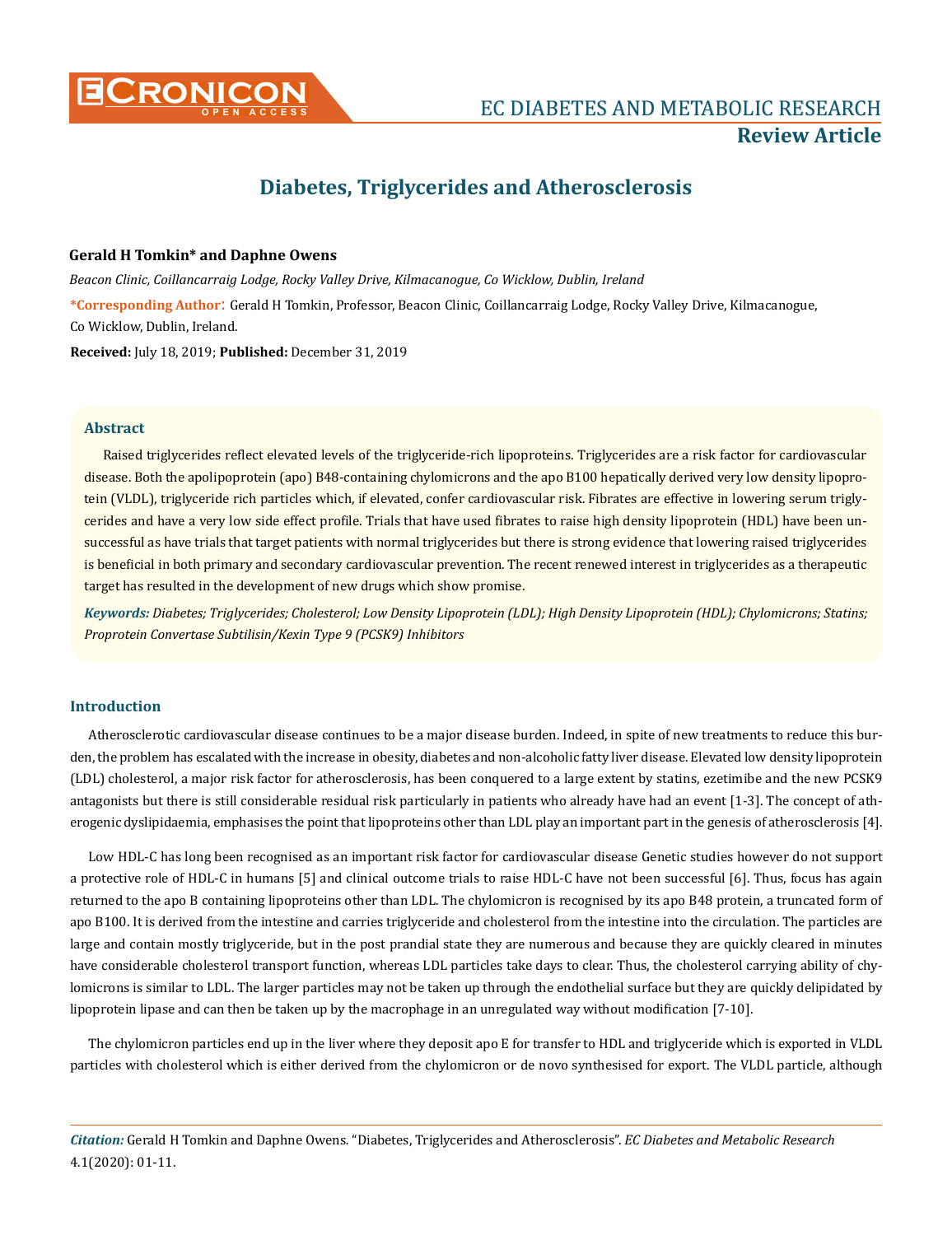larger than the LDL particle, can also deliver cholesterol to the atherosclerotic plaque and like chylomicrons does not need to be modified before being taken up by macrophages through the B/E receptor [11]. As delipidation continues the particle loses apo E and becomes IDL and then LDL. Thus, it is not surprising that the triglyceride rich particles are atherogenic and that the measurement of triglycerides reflects the level of these particles in the blood.

There is a very strong inverse relationship between triglyceride and HDL due to the necessity of nascent HDL to acquire apo E from the VLDL particle. It is to be expected that studies have found it difficult to distinguish the benefit of raising HDL rather than lowering triglycerides. In diabetes most patients have raised triglycerides raised LDL-C and low HDL-C. In the ACCORD study [12] patients with triglycerides > 2.3 mmol/l and HDL < 0.88 mmol/l had an increase in cardiovascular event rates. It is not clear whether the event rate is due to the low HDL or the raised triglycerides.

 A question raised in a recent excellent review [3] "Is it triglyceride or triglyceride rich lipoproteins that are atherogenic?" Triglycerides, if deposited in excess in the liver and muscle through excess intake, result in insulin resistance and hyperglycaemia. This further drives deposition of fat in the liver, stimulating an increase in apo B production and excess VLDL production, thus increasing the atherogenic particles. Lipoprotein lipase is insulin sensitive so delipidation of the particles is delayed [13]. It is worth mentioning that loss of function variants in gene encoding of Lipoprotein lipase result in higher triglycerides and an increase in cardiovascular disease [14].

Patients with diabetes are at high risk of cardiovascular disease and mortality [15]. Mediation analysis offers a tool to assess the magnitude of risk of different pathways (Mediators) leading to the outcome [16] SMART (Second Manifestations of arterial disease) is a prospective cohort in Utrecht of subjects with vascular disease or important risk factors for atherosclerosis [16]. Using mediation analysis Sharif., *et al.* report that only 35% of the excess cardiovascular risk caused by type 2 diabetes is mediated by classical cardiovascular risk factors. The largest mediated effect was through insulin resistance followed by elevated triglycerides and microalbuminuria. Only 42% of the excess mortality risk was mediated by the classical risk factors.

We have argued that although triglyceride rich chylomicrons and VLDL particles carry relatively little cholesterol per particle, the rapid turnover of these particles, in minutes or hours as compared to LDL which has a 4-day turnover, makes these particles potentially just as atherogenic as LDL particles [18,19]. Balling., *et al*. [20] examined 9000 individuals from the Copenhagen general population study using nuclear magnetic resonance spectroscopy to examine the composition of the various lipoproteins in the non-fasting state. They found that one third of total cholesterol was carried in the remnant particles (VLDL and intermediate density lipoprotein (IDL)). The authors make the point that these particles are taken up by macrophages in the intima directly to form foam cells (unlike LDL which first has to be modified).

 The fibrates have a long history as useful drugs to lower triglycerides and to a lesser extent cholesterol. In 1962 Thorpe and Waring [20] described a compound ethyl-a-alpha-4 chlorophenoxy isobutyrate which was called clofibrate. This was the most effective compound with minimal toxicity of the compounds they were screening to decrease total lipid and cholesterol concentrations in rat plasma and liver. This compound had already been described [27] quoted in [28]. Clofibrate was approved in the USA in 1967 for the treatment of hyperlipidaemias. In 1968 Duncan., *et al.* [29] showed that clofibrate reduced hard waxy exudates in the retina but no improvement in retinal vascular lesions. In 1969 Harrold., *et al.* [30] described a double blind controlled trial of clofibrate in the treatment of diabetic retinopathy; Fifty six patients completed one year treatment. There was a significant reduction in hard exudates in the treatment group. In 1974 procetofen was synthesised and was introduced in clinical practice in the same year in France. The drug significantly decreased plasma lipid concentrations in hyperlipidaemic patients and was later called fenofibrate [28,31].

Fenofibrate is the fibrate which has best survived the test of time although other fibrates like Bezafibrate are still being used in animal studies [21] and in treatment of primary biliary cholangitis [22]. The safety of fenofibrate in animal studies was first reported in 1980

*Citation:* Gerald H Tomkin and Daphne Owens*.* "Diabetes, Triglycerides and Atherosclerosis". *EC Diabetes and Metabolic Research* 4.1(2020): 01-11.

02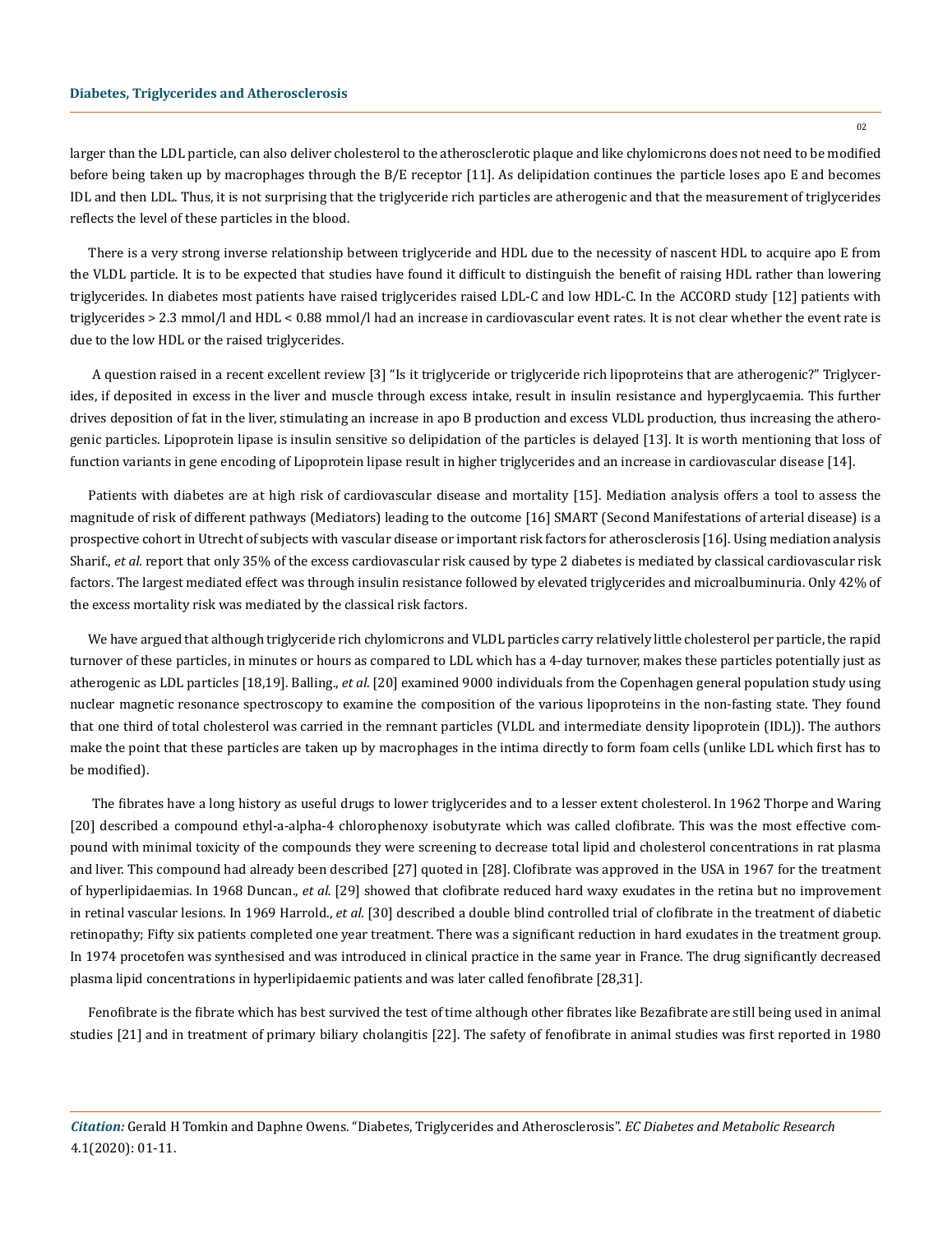[23]. The uricosuric effect was reported in 1980 by Desager., *et al*. [24] and Cranzier., *et al.* [25] described the effectiveness of fenofibrate on lipoproteins in 32 subjects with primary familial hyperlipidaemia (FH).

In 1992 Dreyer and Krey [32] cloned 3 novel members of the xenopus nuclear hormone receptor super family. They showed that the 3 receptors activate the promotor of the acyl coenzyme A oxidase gene which encodes the key enzyme for peroxisomal fatty acid betaoxidation. Thus, peroxisome proliferator activators (PPARs) may exert their hypolipidaemic effects through these receptors. Fibrates were shown to activate PPAR alpha and therefore are called PPAR alpha activators [33]. It should be noted that at that time fibrates like clofibrate were known to be hepatocarcinogens in rodents as well as causing proliferation of peroxisomes. However in 1983 Blumcke., *et al.* [34] found that this was not the case in hyperlipidaemic patients and the safety of fenofibrate was further confirmed in a review of US and world wide experience [35].

The Helsinki Heart Study [36] examined the efficacy of gemfibrozil in asymptomatic men with non-high density lipoprotein (HDL) cholesterol greater than or equal to 5.2 mmol/l. Many of the subjects had normal triglyceride levels (Mean triglyceride 1.94 mmol/l). There was a 34% reduction in incidence of coronary heart disease. Apart from an increase in upper gastrointestinal symptoms there were no differences in adverse events between the placebo and treatment groups.

The SENDCAP trial [37] examined bezafibrate or placebo on cardiovascular outcomes in Type 2 diabetes. This was a placebo-controlled trial over a minimum of 3 years in Type 2 diabetic patients without a history of clinical cardiovascular disease. There were only 164 patients included in the trial but there was a significant reduction in 'definite' CHD events.

The VA -HIT trial [38] was a trial in secondary prevention of cardiovascular disease events. This was a trial of gemfibrozil designed to examine the effect of raising HDL rather than lowering triglycerides. The subjects were chosen to have coronary disease and low HDL cholesterol rather than high triglycerides. The mean triglyceride level of the patients was only 1.8mmol/l. After a median follow up of 5.1 years, there was a 24% reduction in the combined outcomes of death from coronary heart disease non-fatal myocardial infarction and stroke. Dyspepsia was the only side effect that was higher in the gemfibrozil treated patients. The ACCORD study [39] investigated whether combination of a statin and a fibrate compared to statin mono therapy would reduce the risk of cardiovascular disease in patients with type 2 diabetes who were at high risk for cardiovascular disease. Median triglyceride was only 1.8mmol/l at the start of the study. There was no benefit in adding a fibrate in this study. However in 2017 Elam., *et al.* [40] published a 9.7 year follow up of 4644 surviving participants who had Type 2 diabetes and either prevalent CVD or CVD risk factors and HDL < 0.56 mmol/l (< 0.62 mmol/l for women and African American individuals) Only 4.3% of the patients continued fenofibrate after the end of the trial so the study was looking to find a 'Legacy' effect. The study found that participants with dyslipidaemia, i.e. low HDL and high triglycerides, had a 27% reduction in cardiovascular events.

The diabetes atherosclerosis intervention study (DAIS) [41] investigated the effect of fenofibrate on patients with type 2 diabetes and at least one visible coronary lesion. The results showed that the patients on fenofibrate had reduced angiographic progression. The trial was not powered to examine clinical end points but there were fewer in the fenofibrate group.

One of the largest examinations of triglycerides and risk of coronary heart disease was published in 2007 [42]. Ten thousand incident cases among 262000 participants in 29 Western prospective studies. They found a moderate and highly significant association.

The long term trajectories of lipid and glucose levels were studied by Ivert., *et al.* in subjects who developed a major cardiovascular event before the age of 50 [43]. As much as 20 years before an event cholesterol, triglycerides and glucose were higher in cases as compared to controls.

**Creatinine:** Many studies have reported increase in serum creatinine in some patients treated with a fibrate. The reversibility of the increased creatinine in the ACCORD study was examined by Mychaleckyj., *et al* [44]. They found that the increase in creatinine was re-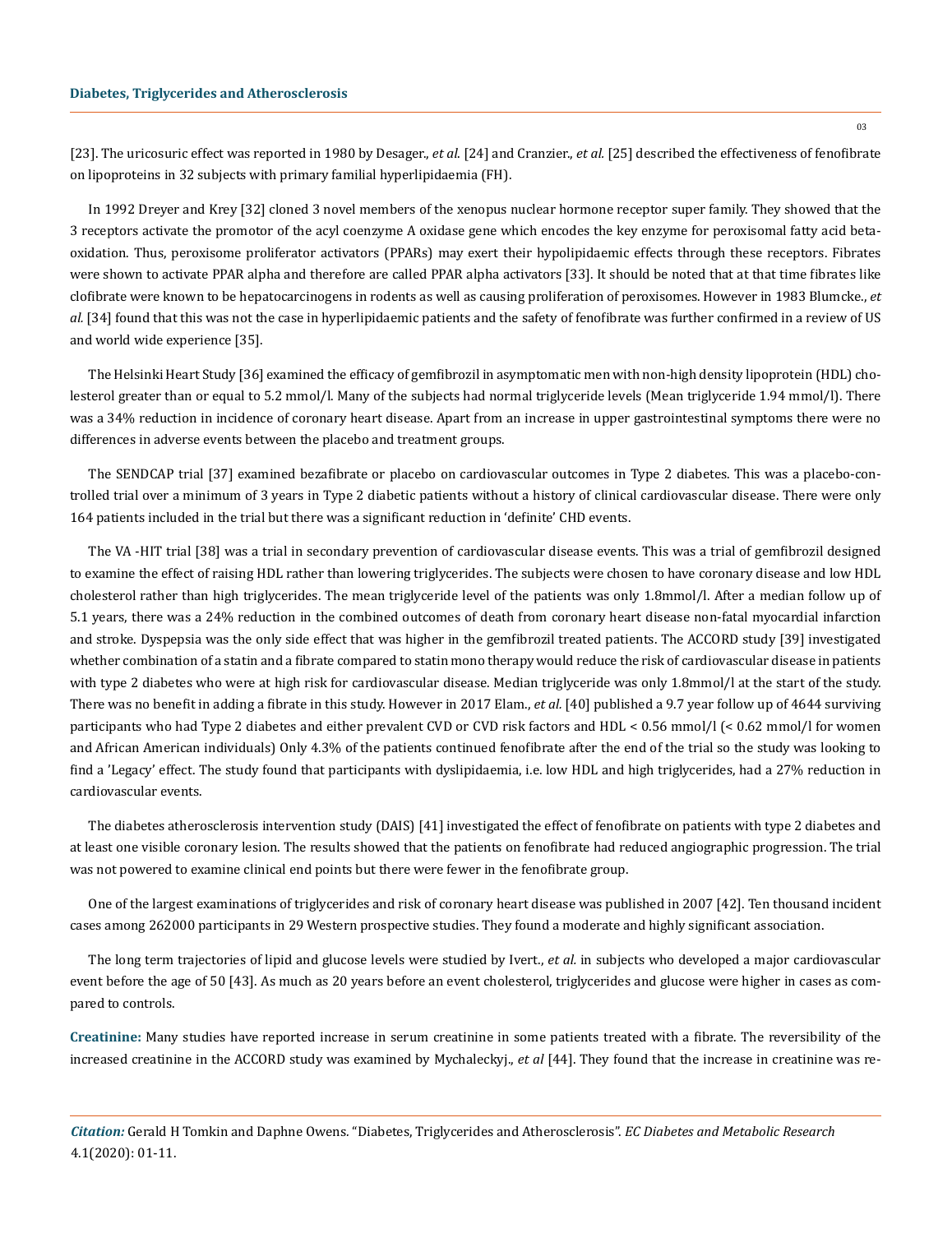versed after cessation of fenofibrate. Similar results were found for cystatin C which suggests that the increase is not due to an increase in production of muscle creatinine. Interestingly the 25% of patients who had no increase in creatinine had preservation of renal function after 5 years on fenofibrate.

The FIELD Study [45] was a double blind placebo controlled trial of fenofibrate. Nine thousand seven hundred and ninety five patients with type 2 diabetes took part, for an average of 5 years. There was no dose adjustment for any degree of renal impairment. Subjects with an eGFR less than 30 were excluded as were some with eGFR 30 - 59 ml/min/1. The mean triglyceride level of the patients was only 1.95 in the fenofibrate group at the start of the trial. Eight hundred and ninety of the 4895 patients on fenofibrate who entered the study were started on other lipid lowering therapy during the study, mostly statins (94%). Of these patients 38% stopped the fibrate. There was a 24% relative reduction in non-fatal coronary heart events. The rate of progression to albuminuria was significantly reduced by fenofibrate. Retinopathy progression as measured by need for laser treatment was significantly less in the fenofibrate group. Adverse events were few. The same number of patients on the fenofibrate arm discontinued treatment as on the placebo arm. Twenty three patients on placebo and 40 on the fibrate had an episode of pancreatitis. There was also was a slight increase in risk of pulmonary embolism and deep vein thrombosis, the latter being nonsignificant. Creatinine was slightly higher in the fenofibrate group but fell to pre-study levels on cessation of fenofibrate at the end of the trial when retested after 8 weeks. The changes in creatinine are not related to changes in a fall in GFR [46].

Ceramide is a strong marker of atherosclerosis. Plasma samples of 102 patients in the FIELD study were analysed, before and after treatment with fenofibrate, in order to find other markers that might that might help to identify patients who would benefit from fenofibrate therapy [47]. They found that there was a significant reduction of 18% in ceramide. Seventy five % of patients had reduced ceramide which may suggest that ceramide could be used as a marker of benefit, since the reduction was independent of the usual lipoid parameters.

The effects of fenofibrate on renal function in patients with type 2 diabetes mellitus was reported from the FIELD study in 2011 [48**.** During the run-in phase of FIELD the creatinine rose by 10.0 umol/l but quickly reversed on placebo assignment. At the end of the study fenofibrate had reduced urine albumen concentrations by 24%. Creatinine rose more slowly on the fenofibrate treatment and greater preservation of estimated GFR was observed over the 5 years.

The benefit and safety of long term fenofibrate therapy in people with type 2 diabetes and renal impairment was reported in 2012 [49]. This was a further analysis of the FIELD study by dividing the subjects into baseline eGFR 30 - 59, 60 - 89 and < 90 ml/min 1.73m<sup>2</sup>. Overall fenofibrate reduced cardiovascular events compared to placebo (Hazard ratio 0.89 (95% CI 0.800.99) P = 0.035). There was no significant difference in benefit across the three eGFR groups. There were no drug safety concerns.

Amputation events were reported in the Field study in 2009 [50]. The risk for both first amputation and microvascular (below ankle) amputation was significantly lower in the fenofibrate treated patients.

A pharmacoepidemiology safety study of fibrate and statin concomitant therapy was reported in 2010 [51]. This was a retrospective cohort study comparing rates of hospitalisation for specific diagnoses in a cohort of new users of statin, fibrate or statin and fibrate therapy from 2004 - 2007. The Authors used claims data from a large United States health insurer. Renal impairment was defined by a creatinine level (either a doubling or twice the Laboratory normal when there was no base line level available). There was no increase in renal failure requiring renal replacement. The incidence rate for rhabdomyolysis was slightly more for statin/fibrate combination than statin alone (3.75 vis 3.30 per 100000 patient-years). Hepatic injury was not different but Pancreatitis was more common in the combination group (157.94 viz 45.76 per 1000000 patient years) but there were only 42 cases in the combination group). The authors conclude that the risk for rhabdomyolysis and pancreatitis was low but increased in the fibrate group. The increase in renal impairment as measured by an increase in serum creatinine was consistent with all the other trials that show that the rise in creatinine is reversible There was no evidence of risk of end stage renal failure.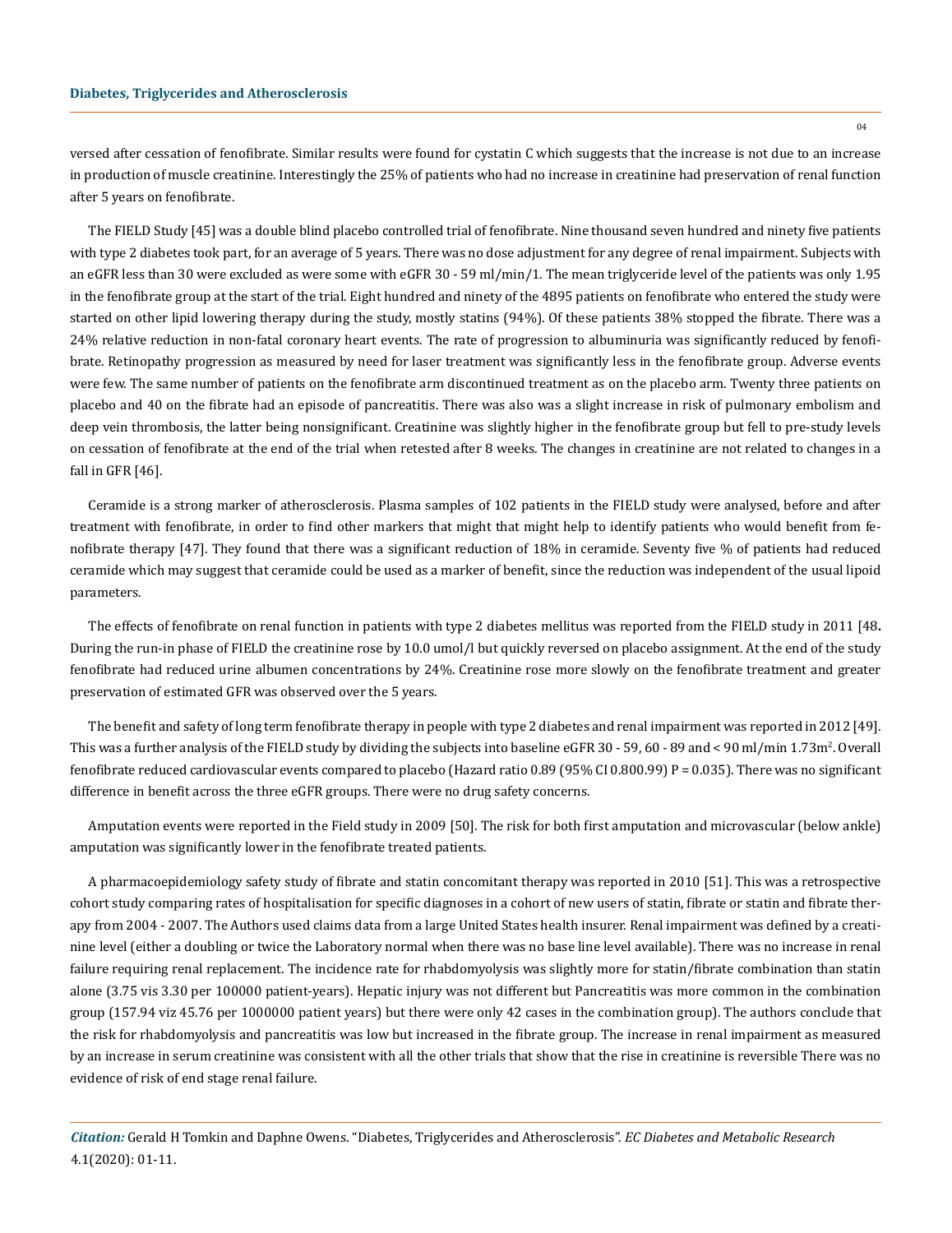#### **Diabetes, Triglycerides and Atherosclerosis**

The role of fenofibrate in stabilising diabetic retinopathy and diabetic nephropathy appears to be independent of its lipid lowering effect. Apoptotic cytokines appear to mediate inflammatory damage. Angiopoietin-like 3 exerts significant pathogenic effects on vascular endothelial cells which are critically involved in the pathogenesis of diabetic retinopathy. Fenofibrate has been shown to inhibit angiopoietin-like 3 and other inflammatory cytokines [45,52]. In another study Liu., *et al.* have shown in mice that fenofibrate ameliorates diabetic retinopathy by reducing reactive oxygen species production through inhibition of enhanced reactive oxygen species (ROS) production [53]. Nuclear factor erythroid-2- related factor 2 (Nrf2) a master regulator of anti-oxidative defense was upregulated by fenofibrate, Fenofibrate has been shown to reduce serum cytokines such as IL-1B and TNF-a in patients with diabetic retinopathy [54].

The role of triglycerides as a risk factor in atherosclerotic events has been addressed in the CHART study in Japan [55]. The authors addressed the residual risk of recurrent myocardial infarction even after LDL was well controlled by statins. One thousand eight hundred and forty three consecutive patients with previous history of MI treated with statins were examined after a median of 8.6 years of follow up. They found that higher levels of non-HDL cholesterol, but not triglycerides or LDL alone, were associated with higher incidence of recurrent MI. Higher triglycerides levels were associated with higher incidence of recurrent MI in patients with LDL<100mg/dl but not in those with LDL above this threshold.

Fujihara., *et al*. Fujihara Y Circ J 2019 83 1302-1308 examined the predictive value of remnant lipoprotein (RLP-C) levels for cardiovascular events in patients with stable coronary artery disease and LDL cholesterol. <70 mg/dl. They found that RLP-C was a significant predictor of primary end point of cardiac death, nonfatal myocardial failure, peripheral artery disease, aortic event, and ischaemic stroke. This after adjustment for known risk factors including triglycerides and apo B.

Another boost for targeting triglycerides to combat atherosclerosis has come from the REDUCE-IT trial [57]. A trial with 8000 statin treated patients with elevated triglycerides(135-500mg/dl) and LDL cholesterol at target (40 - 100 mg/dl) and a history of atherosclerosis or diabetes and at least one other risk factor. The patients were followed for a median of 4.9 years. Icosapent ethyl a highly stable eicosapentaenoic ethyl ester formulation was used to lower triglycerides. This was a placebo-controlled trial. The drug was associated with a significant reduction in both primary and secondary events.

Chronic kidney disease is another condition in which there is a large residual risk of atherosclerotic cardiovascular disease despite treatment with statins. A prospective cohort study by Bajaj [58] examined lipoproteins and risk and found that higher VLDL-C and Apo B levels but not LDL-C were significantly associated with events as well as lower HDL-C and Apo-A1.

Saeed., *et al.* [59] reexamined the ARIC study 9334 subjects were followed for up to 16 years for incident cardiovascular events. They examined the relationship between events and remnant like particle cholesterol and triglycerides and LDL triglyceride levels. They found that both levels were associated with CVD risk but after adjustment for traditional risk factors LDL triglyceride levels were predictive of Cardiovascular and stroke risk. This is not surprising as the oxidisability of LDL and therefore its atherogenicity depends on the fatty acid composition [60,61].

Duncan., *et al.* [62] examined trajectories of blood lipid concentrations over the Adult life course and risk of cardiovascular disease and all-cause mortality using the Framingham Offspring Participants Study. They showed that using trajectories unfavorable lipid trajectories were associated with higher cardiovascular morbidity and mortality risk. Interestingly, only trajectories of triglycerides that were elevated were significant.

The association of LDL triglycerides with hepatic lipase activity and coronary heart disease was examined by Silbernagel., *et al* [63]. This was an epidemiologic and Mendelian randomisation study. The conclusion was that there was a continuous positive association between LDL triglycerides and cardiovascular mortality, Genome wide association studies suggested that low hepatic lipase activity may be the cause of this link.

*Citation:* Gerald H Tomkin and Daphne Owens*.* "Diabetes, Triglycerides and Atherosclerosis". *EC Diabetes and Metabolic Research* 4.1(2020): 01-11.

05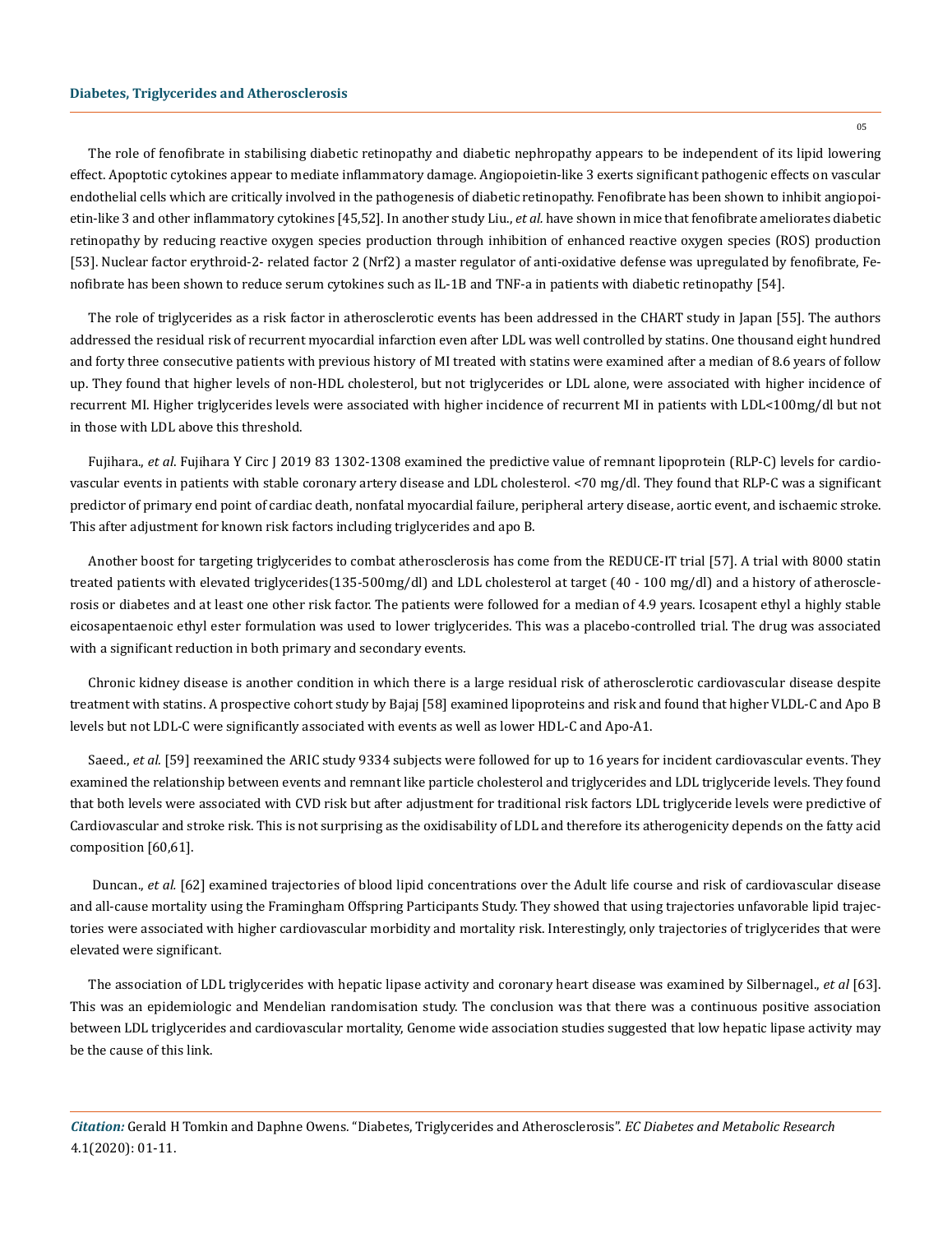#### **New treatments in development**

06

Fibrates are PPAR a agonists that lower triglycerides. They affect fatty acid transport and fatty acid oxidation [65]. They increase lipoprotein lipase and decrease apoC 111. A selective PPAR-a modulator Pemafibrate (SPPARM) which does not raise creatinine as much as fenofibrate and decreases liver enzymes has been described [66,67]. In a 24 week trial comparing pemafibrate to fenofibrate there was a modest 6% increase in efficacy in triglyceride lowering compared to fenofibrate (46% viz 40%). LDL cholesterol was not lowered by the drug whereas fenofibrate lowered by 0.8%. There were significantly less adverse events [68]). In Type 2 diabetes the drug over a 52 week period was well tolerated with its effect continuing [69].

Angiopoietin-like protein 3 (ANGPTL 3) inhibits lipoprotein lipase Activity and increases triglycerides, An antisense oligonucleotide targeting Angptl 3 messenger RNA has been shown to reduce triglycerides by up to 63%9 [70]. Ahmad., *et al.* [71] describe a monoclonal antibody Evinacumab which reduced triglycerides in 2 Phase 1 studies in patients with serum triglycerides 150 - 450 mg/dl. Few side effects were observed. Triglycerides fell by 75 - 85% in the highest doses used subcutaneously or intravenously. The reduced levels were similar to those found in patients with loss of function mutations of ANGPTL-3. These mutations are cardioprotective [72].

Apo A-V secreted from the liver circulates on the triglyceride rich lipoproteins. It reduces plasma triglycerides by stimulating LPL mediated plasma triglyceride clearance and another portion is involved intracellularly in association with lipid droplets [73]. In Apo A V deficiency steroid regulatory element binding protein (SREBP-1c) is activated on high carbohydrate feeding to form large VLDL [74]. The possibility of gene therapy to increase apo A-V has been suggested as a therapeutic option [75].

Apo C-3 inhibits the delipidation of triglyceride rich particles and raised levels are associated with raised triglycerides and increased cardiovascular risk. It has recently been shown that the secretion rate of ApoC3 is increased in diabetic patients and can be reduced by improvement in diabetic control. This improvement was associated with lowering of triglycerides [76]. Silencing of Apo C3 has been shown to suppress NF-kB pathway thereby exercising a protective effect on cell injury induced by oxidative stress and reducing inflammatory response in a mouse model of pre-eclampsia [77]. An exciting finding in relation to atherosclerosis?

Volanesorsen is an investigational drug which reduces serum triglycerides by inhibiting Apo C3. It is an antisense inhibitor of ApoC3 synthesis. In patients with familial chylomicronemia syndrome, a condition of lipoprotein lipase absence or deficiency, there was a significant reduction in triglycerides and reduction in symptomatology such as steatorrhoea and pancreatic pain [78].

In 15 patients with Type 2 diabetes volanesorsen has been shown to reduce ApoC3 and triglycerides and increase HDL. Glucose disposal and insulin sensitivity improved in this 15 week trial [79].

## **Conclusion**

Abnormalities in triglyceride metabolism are associated with atherosclerotic risk. Triglycerides are transported in both the apoB48 chylomicron particles and in the apo B100 VLDL, IDL and LDL particles. The triglyceride rich larger particles carry much less cholesterol per particle than the LDL particle but the half life much quicker, therefore the ability to carry cholesterol to the arterial wall similar and only the LDL particle needs to be modified before taken up by the Macrophage. The strong association between LDL and atherosclerosis and the major benefit of lowering LDL cholesterol with statins to prevent atherosclerotic events, has obscured to some extent the importance of elevated triglyceride rich particles when triglycerides are abnormally high as often found in uncontrolled diabetes. Early fibrate studies focused on raising HDL and so patients with low triglycerides were treated. It is not surprising that treatment of low triglycerides with a drug that lowers triglyceride might not be effective. The newer trials and re analysis of the older trials show that lowering triglycerides with either ecospentanoeic acid or fibrates do prevent cardiovascular events particularly in patients who have low LDL.

## **Bibliography**

1. Fruchart JC., *et al*[. "The Residual Risk Reduction Initiative: a call to action to reduce residual vascular risk in patients with dyslipid](https://www.ncbi.nlm.nih.gov/pubmed/19068318)emia". *[The American Journal of Cardiology](https://www.ncbi.nlm.nih.gov/pubmed/19068318)* 102.10 (2008): 1K-34K.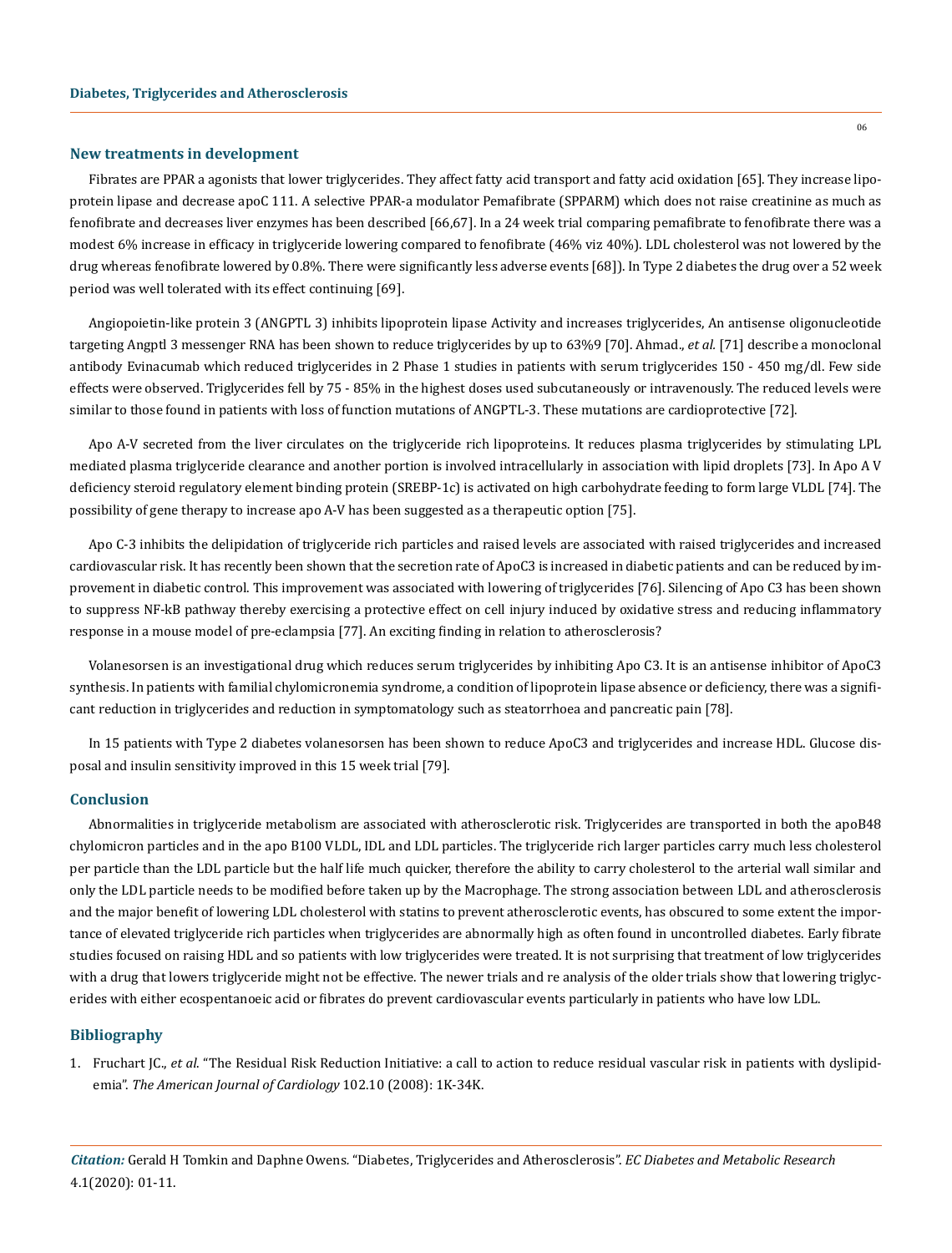- 2. Jernberg T., *et al*[. "Cardiovascular risk in post-myocardial infarction patients: nationwide real-world data demonstrate the importance](https://www.ncbi.nlm.nih.gov/pubmed/25586123)  [of a long-term perspective".](https://www.ncbi.nlm.nih.gov/pubmed/25586123) *European Heart Journal* 36 (2015): 1163-1170.
- 3. Fruchart JC., *et al*[. "The selective peroxisome proliferator-activated receptor alpha modulator \(SPPARMα\) paradigm: conceptual](https://www.ncbi.nlm.nih.gov/pubmed/31164165) [framework and therapeutic potential : A consensus statement from the International Atherosclerosis Society \(IAS\) and the Residual](https://www.ncbi.nlm.nih.gov/pubmed/31164165) [Risk Reduction Initiative \(R3i\) Foundation".](https://www.ncbi.nlm.nih.gov/pubmed/31164165) *Cardiovascular Diabetology* 18 (2019): 71.
- 4. Emerging Risk Factors Collaboration., *et al*[. "Major lipids, apolipoproteins, and risk of vascular disease".](https://www.ncbi.nlm.nih.gov/pubmed/19903920) *JAMA* 302 (2009): 1993-2000.
- 5. Voight., *et al*[. "Plasma HDL cholesterol and risk of myocardial infarction: a mendelian randomisation study".](https://www.ncbi.nlm.nih.gov/pubmed/22607825) *Lancet* 380 (9841): 572- [580.](https://www.ncbi.nlm.nih.gov/pubmed/22607825)
- 6. Barter PJ., *et al*[. "Effects of torcetrapib in patients at high risk for coronary events".](https://www.ncbi.nlm.nih.gov/pubmed/17984165) *The New England Journal of Medicine* 357 (2007): [2109-2122.](https://www.ncbi.nlm.nih.gov/pubmed/17984165)
- 7. Karpe., *et al*[. "Chylomicron/chylomicron remnant turnover in humans: evidence for margination of chylomicrons and poor conver](https://www.ncbi.nlm.nih.gov/pubmed/9186912)[sion of larger to smaller chylomicron remnants".](https://www.ncbi.nlm.nih.gov/pubmed/9186912) *The Journal of Lipid Research* 38.5 (1997): 949-961.
- 8. Karpe F., *et al*[. "Clearance of lipoprotein remnant particles in adipose tissue and muscle in humans".](https://www.ncbi.nlm.nih.gov/pubmed/9392431) *The Journal of Lipid Research* 38 [\(1997\): 2335-2343.](https://www.ncbi.nlm.nih.gov/pubmed/9392431)
- 9. Proctor SD., *et al*[. "Arterial permeability and efflux of apolipoprotein B-containing lipoproteins assessed by in situ perfusion and](https://www.ncbi.nlm.nih.gov/pubmed/15345509) three-dimensional quantitative confocal microscopy". *[Arteriosclerosis, Thrombosis, and Vascular Biology](https://www.ncbi.nlm.nih.gov/pubmed/15345509)* 24 (2004): 2162-2167.
- 10. [Proctor SD and Vine DF, Mamo "Arterial retention of apolipoprotein B\(48\)- and B\(100\)-containing lipoproteins in atherogenesis".](https://www.ncbi.nlm.nih.gov/pubmed/12352009) *JC [Current Opinion in Lipidology](https://www.ncbi.nlm.nih.gov/pubmed/12352009)* 13 (2002): 461-70.
- 11. Nordestgaard BG., *et al*[. "Selective retention of VLDL, IDL, and LDL in the arterial intima of genetically hyperlipidemic rabbits in vivo.](https://www.ncbi.nlm.nih.gov/pubmed/7749867) [Molecular size as a determinant of fractional loss from the intima-inner media".](https://www.ncbi.nlm.nih.gov/pubmed/7749867) *Arteriosclerosis, Thrombosis, and Vascular Biology* 15 [\(1995\): 534-542.](https://www.ncbi.nlm.nih.gov/pubmed/7749867)
- 12. ACCORD Study Group., *et al*[. "Effects of combination lipid therapy in type 2 diabetes mellitus".](https://www.nejm.org/doi/full/10.1056/NEJMoa1001282) *The New England Journal of Medicine* [362 \(2010\): 1563-1574.](https://www.nejm.org/doi/full/10.1056/NEJMoa1001282)
- 13. Borén J., *et al*[. "Kinetic and Related Determinants of Plasma Triglyceride Concentration in Abdominal Obesity: Multicenter Tracer](https://www.ncbi.nlm.nih.gov/pubmed/26315407) Kinetic Study". *[Arteriosclerosis, Thrombosis, and Vascular Biology](https://www.ncbi.nlm.nih.gov/pubmed/26315407)* 35 (2015): 2218-2224.
- 14. Khera AV., *et al*[. "Association of Rare and Common Variation in the Lipoprotein Lipase Gene With Coronary Artery Disease".](https://www.ncbi.nlm.nih.gov/pubmed/28267856) *JAMA* 317 [\(2017\): 937-946.](https://www.ncbi.nlm.nih.gov/pubmed/28267856)
- 15. Tancredi M., *et al*[. "Excess Mortality among Persons with Type 2 Diabetes".](https://www.nejm.org/doi/full/10.1056/NEJMoa1504347) *The New England Journal of Medicine* 373 (2015): 1720- [1732.](https://www.nejm.org/doi/full/10.1056/NEJMoa1504347)
- 16. Lange T., *et al*[. "Simple unified approach for estimating natural direct and indirect effects".](https://www.ncbi.nlm.nih.gov/pubmed/22781427) *American Journal of Epidemiology* 176 [\(2012\): 190-195.](https://www.ncbi.nlm.nih.gov/pubmed/22781427)
- 17. Sharif S., *et al*[. "Mediation analysis of the relationship between type 2 diabetes and cardiovascular events and all-cause mortality:](https://www.ncbi.nlm.nih.gov/pubmed/31062479) Findings from the SMART cohort". *[Diabetes, Obesity and Metabolism](https://www.ncbi.nlm.nih.gov/pubmed/31062479)* (2019).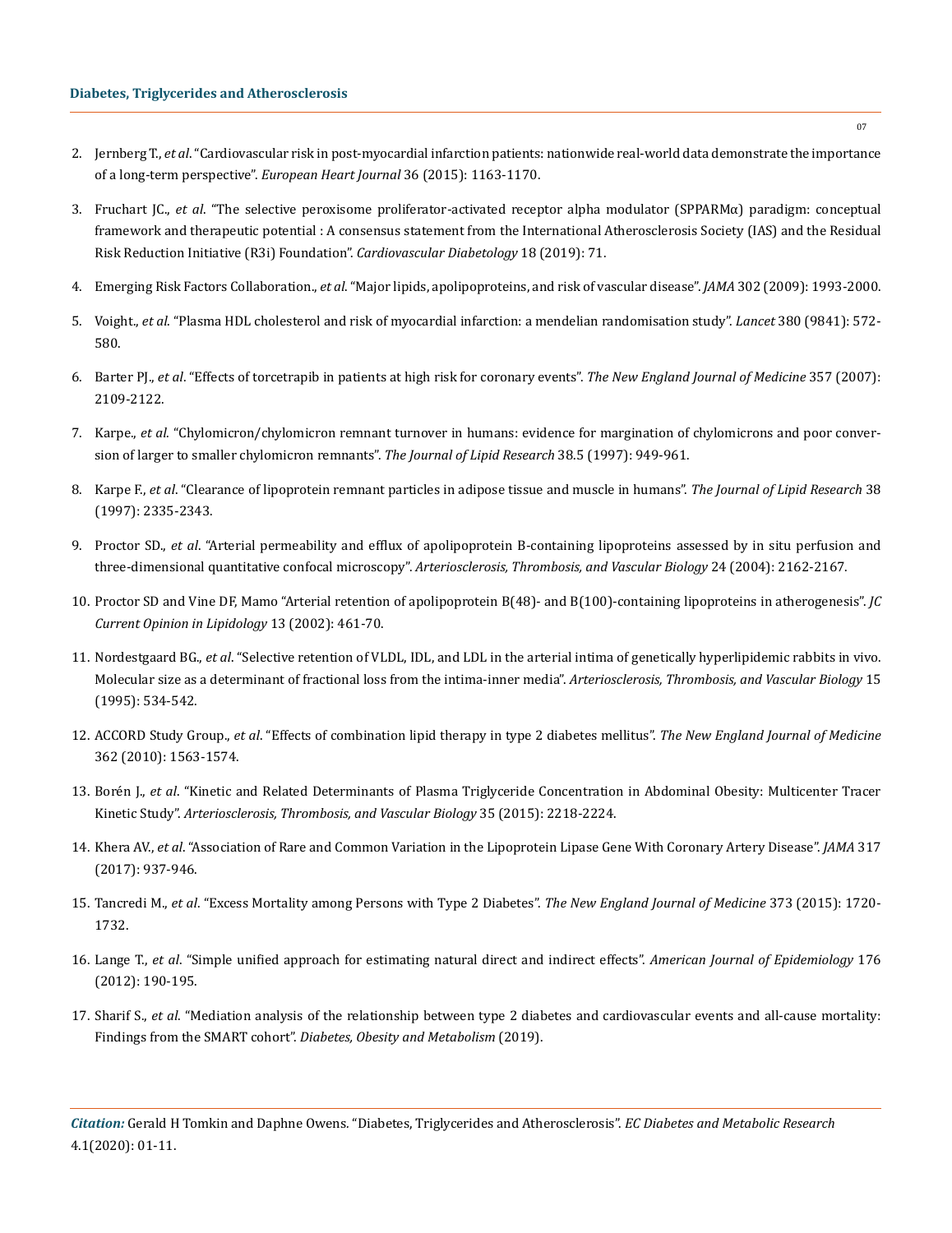- 18. [Tomkin GH and Owens D. "The chylomicron: relationship to atherosclerosis".](https://www.hindawi.com/journals/ijvm/2012/784536/) *International Journal of Vascular Medicine* 2012 (2012): [784536.](https://www.hindawi.com/journals/ijvm/2012/784536/)
- 19. Phillips C., *et al*[. "Intestinal microsomal triglyceride transfer protein in type 2 diabetic and non-diabetic subjects: the relationship to](https://www.ncbi.nlm.nih.gov/pubmed/16183064)  [triglyceride-rich postprandial lipoprotein composition".](https://www.ncbi.nlm.nih.gov/pubmed/16183064) *Atherosclerosis* 187 (2006): 57-64.
- 20. Balling M., *et al*[. "A third of non fasting plasma cholesterol is in remnant lipoproteins: Lipoprotein subclass profiling in 9293 individu](https://www.ncbi.nlm.nih.gov/pubmed/31108411)als". *Atherosclerosis* [286 \(2019\): 97-104126.](https://www.ncbi.nlm.nih.gov/pubmed/31108411)
- 21. [Thorp JM and Waring WS. "Modification of metabolism and distribution of lipids by ethyl chlorophenoxyisobutyrate".](https://www.nature.com/articles/194948a0) *Nature* 194 [\(1962\): 948-949.](https://www.nature.com/articles/194948a0)
- 22. Galimberti P and Deffranseschi A. Gazzetta Chimica Italiana (1947): 77-431.
- 23. [Lalloyer F and Staels B. "Fibrates, glitazones, and peroxisome proliferator-activated receptors".](https://www.ncbi.nlm.nih.gov/pubmed/20393155) *Arteriosclerosis, Thrombosis, and Vascular Biology* [30 \(2010\): 894-899.](https://www.ncbi.nlm.nih.gov/pubmed/20393155)
- 24. Duncan LJ., *et al*[. "A three-year trial of atromid therapy in exudative diabetic retinopathy".](https://www.ncbi.nlm.nih.gov/pubmed/4875170) *Diabetes* 17 (1968): 458-467.
- 25. Harrold BP., *et al*[. "Double-blind controlled trial of clofibrate in the treatment of diabetic retinopathy".](https://diabetes.diabetesjournals.org/content/18/5/285) *Diabetes* 18 (1969): 285-291.
- 26. Matzkies F., *et al*[. "\[Procetofen, a new lipid- and urine-acid-reducing substance\]".](https://www.ncbi.nlm.nih.gov/pubmed/700582) *Fortschritte der Medizin* 12.96 (1978): 1939-1941.
- 27. da Rosa-Junior NT., *et al*[. "Bezafibrate In Vivo Administration Prevents 3-Methylglutaric Acid-Induced Impairment of Redox Status,](https://www.ncbi.nlm.nih.gov/pubmed/30850947)  [Mitochondrial Biogenesis, and Neural Injury in Brain of Developing Rats".](https://www.ncbi.nlm.nih.gov/pubmed/30850947) *Neurotoxicity Research* 35 (2019): 809-822.
- 28. Honda A., *et al*[. "Japan PBC Study Group. Bezafibrate Improves GLOBE and UK-PBC Scores and Long-Term Outcomes in Patients with](https://www.ncbi.nlm.nih.gov/pubmed/30737815)  [Primary Biliary Cholangitis".](https://www.ncbi.nlm.nih.gov/pubmed/30737815) *Hepatology* (2019).
- 29. [Blane GF and Pinaroli F. "\[Fenofibrate: animal toxicology in relation to side-effects in man \(author's transl\)\]".](https://www.ncbi.nlm.nih.gov/pubmed/7208340) *La Nouvelle presse Médicale* [9 \(1980\): 3737-3746.](https://www.ncbi.nlm.nih.gov/pubmed/7208340)
- 30. Desager JP., *et al*[. "Uricosuric effect of fenofibrate in healthy volunteers".](https://www.ncbi.nlm.nih.gov/pubmed/7440763) *The Journal of Clinical Pharmacology* 20 (1980): 560-564.
- 31. [Canzler H and Bojanovski D. "Lowering effect of fenofibrate \(procetofene\) on lipoproteins in different types of hyperlipoprotein](https://www.ncbi.nlm.nih.gov/pubmed/7458684)emias". *Artery* [8 \(1980\): 171-178.](https://www.ncbi.nlm.nih.gov/pubmed/7458684)
- 32. Dreyer C., *et al*[. "Control of the peroxisomal beta-oxidation pathway by a novel family of nuclear hormone receptors".](https://www.ncbi.nlm.nih.gov/pubmed/1312391) *Cell* 68 (1992): [879-887.](https://www.ncbi.nlm.nih.gov/pubmed/1312391)
- 33. [Issemann I and Green S. "Activation of a member of the steroid hormone receptor superfamily by peroxisome proliferators".](https://www.researchgate.net/publication/21025579_Activation_of_a_Member_of_the_Steroid_Hormone_Receptor_Superfamily_by_Peroxisome_Proliferators) *Nature* [347 \(1990\): 645-650.](https://www.researchgate.net/publication/21025579_Activation_of_a_Member_of_the_Steroid_Hormone_Receptor_Superfamily_by_Peroxisome_Proliferators)
- 34. Blümcke S., *et al*[. "Influence of fenofibrate on cellular and subcellular liver structure in hyperlipidemic patients".](https://www.ncbi.nlm.nih.gov/pubmed/6838687) *Atherosclerosis* 46 [\(1983\): 105-116.](https://www.ncbi.nlm.nih.gov/pubmed/6838687)
- 35. [Roberts WC. "Safety of fenofibrate--US and worldwide experience".](https://www.ncbi.nlm.nih.gov/pubmed/2673510) *Cardiology* 76 (1989): 169-179.
- 36. Frick MH., *et al*[. "Helsinki Heart Study: primary-prevention trial with gemfibrozil in middle-aged men with dyslipidemia. Safety of](https://www.ncbi.nlm.nih.gov/pubmed/3313041) [treatment, changes in risk factors, and incidence of coronary heart disease".](https://www.ncbi.nlm.nih.gov/pubmed/3313041) *The New England Journal of Medicine* 317 (1987): 1237- [1245.](https://www.ncbi.nlm.nih.gov/pubmed/3313041)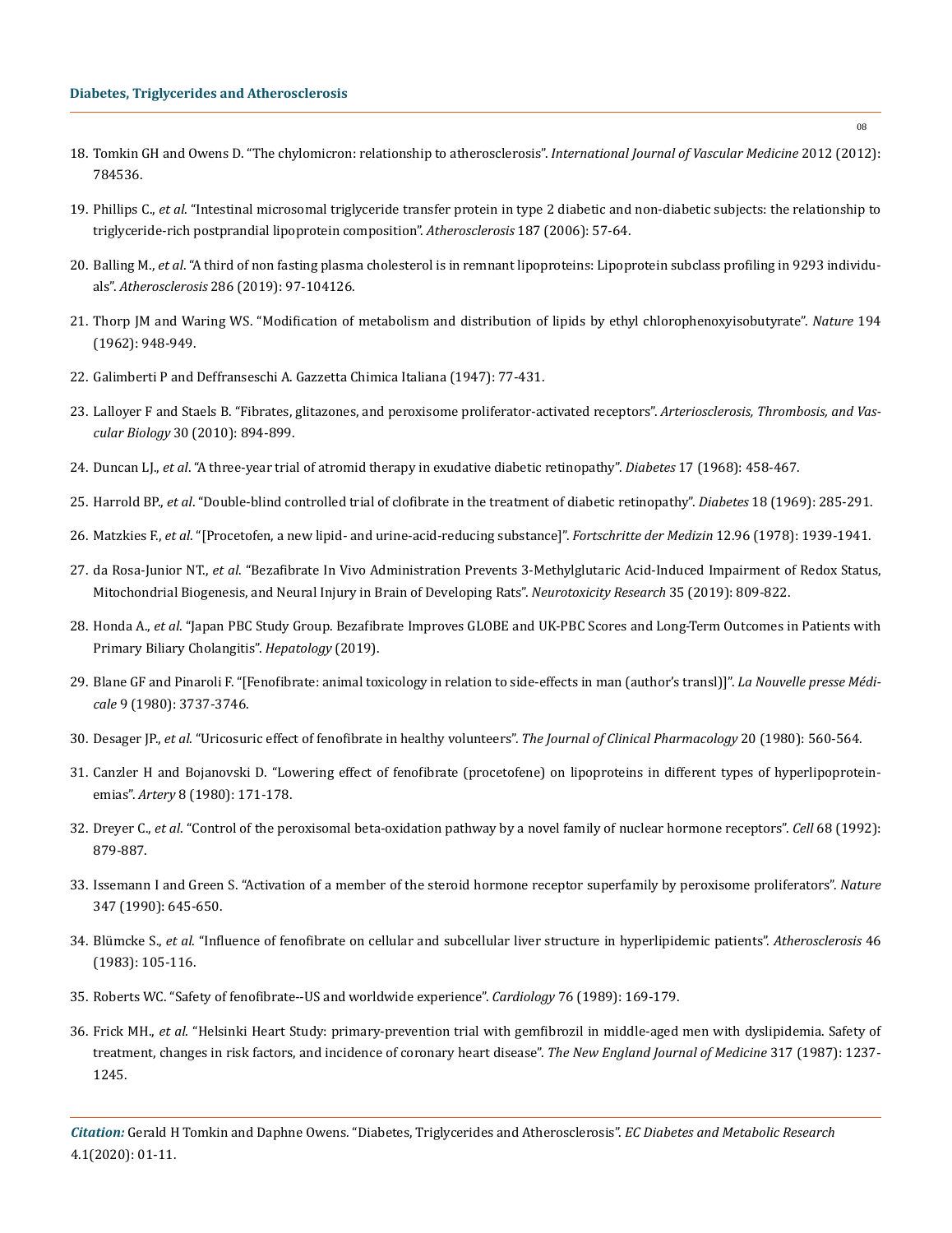- 37. Elkeles RS., *et al*[. "Cardiovascular outcomes in type 2 diabetes. A double-blind placebo-controlled study of bezafibrate: the St. Mary's,](https://care.diabetesjournals.org/content/21/4/641) [Ealing, Northwick Park Diabetes Cardiovascular Disease Prevention \(SENDCAP\) Study".](https://care.diabetesjournals.org/content/21/4/641) *Diabetes Care* 21 (1998): 641-648.
- 38. Rubins HB., *et al*[. "Gemfibrozil for the secondary prevention of coronary heart disease in men with low levels of high-density lipopro](https://www.ncbi.nlm.nih.gov/pubmed/10438259)[tein cholesterol. Veterans Affairs High-Density Lipoprotein Cholesterol Intervention Trial Study Group".](https://www.ncbi.nlm.nih.gov/pubmed/10438259) *The New England Journal of Medicine* [341 \(1999\): 410-418.](https://www.ncbi.nlm.nih.gov/pubmed/10438259)
- 39. ACCORD Study Group., *et al*[. "Effects of combination lipid therapy in type 2 diabetes mellitus".](https://www.nejm.org/doi/full/10.1056/NEJMoa1001282) *The New England Journal of Medicine* [362 \(2010\): 1563-1574.](https://www.nejm.org/doi/full/10.1056/NEJMoa1001282)
- 40. Elam MB., *et al*[. "ACCORDION Study Investigators. Association of Fenofibrate Therapy With Long-term Cardiovascular Risk in Statin-](https://jamanetwork.com/journals/jamacardiology/fullarticle/2594262)[Treated Patients With Type 2 Diabetes".](https://jamanetwork.com/journals/jamacardiology/fullarticle/2594262) *JAMA Cardiology* 2 (2017): 370-380.
- 41. [DAIS Study Investigators Effect of fenofibrate on progression of coronary-artery disease in type 2 diabetes: The Diabetes Atheroscle](https://www.ncbi.nlm.nih.gov/pubmed/9081851)[rosis Intervention Study, a randomised study.](https://www.ncbi.nlm.nih.gov/pubmed/9081851) *Lancet* 357 (2001): 905-910.
- 42. Sarwar N., *et al*[. "Triglycerides and the risk of coronary heart disease: 10,158 incident cases among 262,525 participants in 29 West](https://www.ahajournals.org/doi/full/10.1161/circulationaha.106.637793)[ern prospective studies".](https://www.ahajournals.org/doi/full/10.1161/circulationaha.106.637793) *Circulation* 115 (2007): 450-458.
- 43. Ivert T., *et al*[. "Cardiovascular events in patients under age fifty with early findings of elevated lipid and glucose levels The AMORIS](https://journals.plos.org/plosone/article?id=10.1371/journal.pone.0201972) study". *PLoS One* [23.13 \(2018\): e0201972.](https://journals.plos.org/plosone/article?id=10.1371/journal.pone.0201972)
- 44. Mychaleckyj JC., *et al*[. "Reversibility of fenofibrate therapy-induced renal function impairment in ACCORD type 2 diabetic partici](https://www.ncbi.nlm.nih.gov/pubmed/22432114)pants". *Diabetes Care* [35 \(2012\): 1008-1014.](https://www.ncbi.nlm.nih.gov/pubmed/22432114)
- 45. Keech A., *et al*[. "FIELD study investigators. Effects of long-term fenofibrate therapy on cardiovascular events in 9795 people with type](https://www.thelancet.com/journals/lancet/article/PIIS0140-6736(05)67667-2/fulltext) [2 diabetes mellitus \(the FIELD study\): randomised controlled trial".](https://www.thelancet.com/journals/lancet/article/PIIS0140-6736(05)67667-2/fulltext) *Lancet* 366 (2005): 1849-1861.
- 46. Hottelart C., *et al*[. "Fenofibrate increases creatininemia by increasing metabolic production of creatinine".](https://www.ncbi.nlm.nih.gov/pubmed/12372935) *Nephron* 92 (2002): 536- [541.](https://www.ncbi.nlm.nih.gov/pubmed/12372935)
- 47. Croyal M., *et al*[. "Fenofibrate decreases plasma ceramide in type 2 diabetes patients: A novel marker of CVD?".](https://www.ncbi.nlm.nih.gov/pubmed/28499696) *Diabetes and Metabolism*  [44 \(2018\): 143-149.](https://www.ncbi.nlm.nih.gov/pubmed/28499696)
- 48. Davis TM., *et al*[. "Fenofibrate Intervention and Event Lowering in Diabetes Study investigators. Effects of fenofibrate on renal function](https://link.springer.com/article/10.1007/s00125-010-1951-1) [in patients with type 2 diabetes mellitus: the Fenofibrate Intervention and Event Lowering in Diabetes \(FIELD\) Study".](https://link.springer.com/article/10.1007/s00125-010-1951-1) *Diabetologia* [54 \(2011\): 280-290.](https://link.springer.com/article/10.1007/s00125-010-1951-1)
- 49. Ting RD., *et al*[. "Benefits and safety of long-term fenofibrate therapy in people with type 2 diabetes and renal impairment: the FIELD](https://www.ncbi.nlm.nih.gov/pubmed/22210576) Study". *Diabetes Care* [35 \(2012\): 218-225.](https://www.ncbi.nlm.nih.gov/pubmed/22210576)
- 50. Rajamani K., *et al*[. "Effect of fenofibrate on amputation events in people with type 2 diabetes mellitus \(FIELD study\): a prespecified](https://www.ncbi.nlm.nih.gov/pubmed/19465233) [analysis of a randomised controlled trial".](https://www.ncbi.nlm.nih.gov/pubmed/19465233) *Lancet* 373 (2009): 1780-1788.
- 51. Enger C., *et al*[. "Pharmacoepidemiology safety study of fibrate and statin concomitant therapy".](https://www.ncbi.nlm.nih.gov/pubmed/21094360) *The American Journal of Cardiology* [106 \(2010\): 1594-601.](https://www.ncbi.nlm.nih.gov/pubmed/21094360)
- 52. Wang N., *et al*[. "Fenofibrate Exerts Protective Effects in Diabetic Retinopathy via Inhibition of the ANGPTL3 Pathway".](https://iovs.arvojournals.org/article.aspx?articleid=2697868) *Investigative [Ophthalmology and Visual Science](https://iovs.arvojournals.org/article.aspx?articleid=2697868)* 59 (2018): 4210-4217.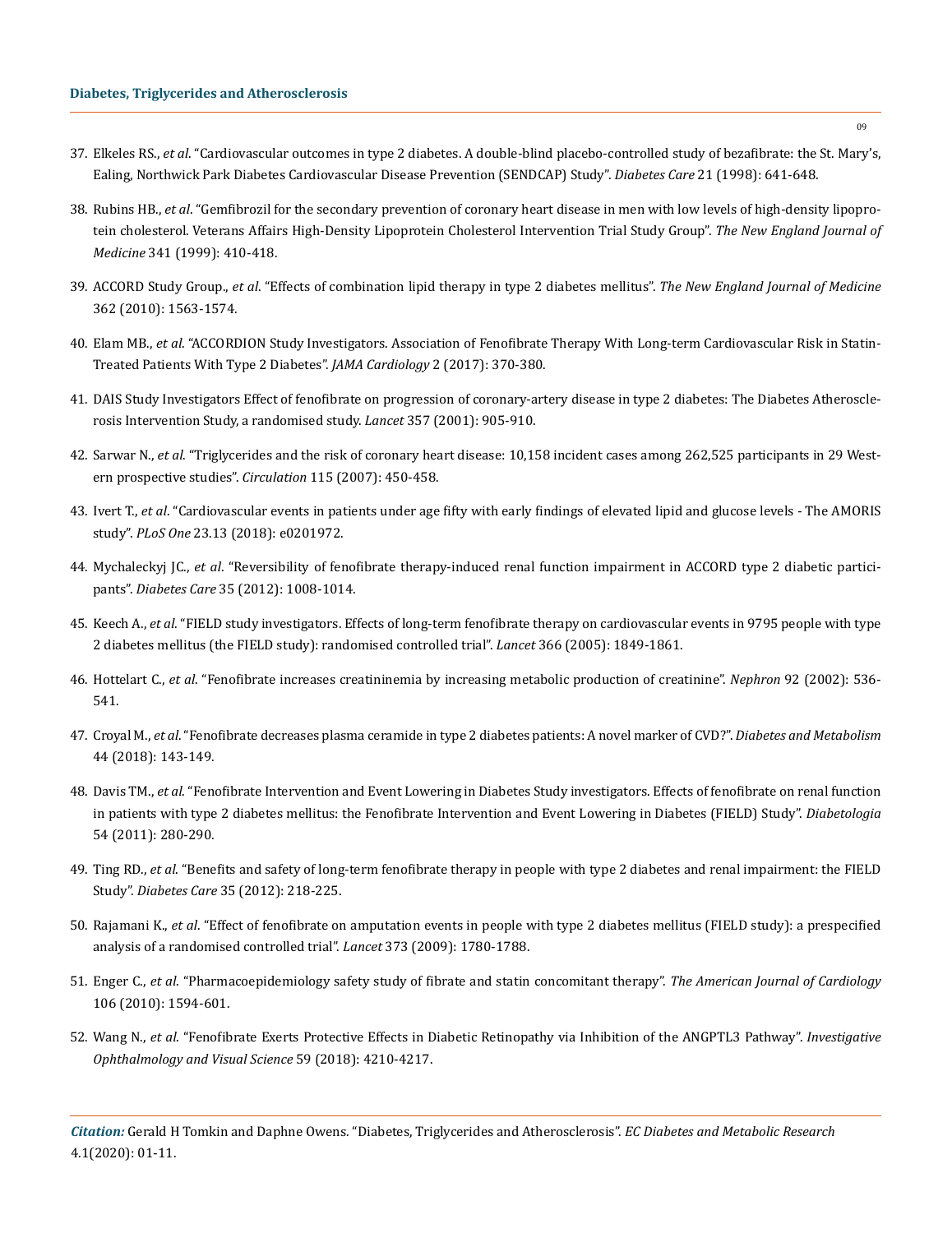- 53. Liu Q., *et al*[. "Fenofibrate ameliorates diabetic retinopathy by modulating Nrf2 signaling and NLRP3 inflammasome activation".](https://www.ncbi.nlm.nih.gov/pubmed/29264825) *Mo[lecular and Cellular Biochemistry](https://www.ncbi.nlm.nih.gov/pubmed/29264825)* 445 (2018): 105-115.
- 54. Ju HB., *et al*[. "Effects of fenofibrate on inflammatory cytokines in diabetic retinopathy patients".](https://www.ncbi.nlm.nih.gov/pubmed/28767589) *Medicine (Baltimore)* 96.31 (2017): [e7671.](https://www.ncbi.nlm.nih.gov/pubmed/28767589)
- 55. Suzuki K., *et al*[. "Elevated Serum Non-HDL \(High-Density Lipoprotein\) Cholesterol and Triglyceride Levels as Residual Risks for Myo](https://www.ncbi.nlm.nih.gov/pubmed/30866657)cardial Infarction Recurrence Under Statin Treatment". *[Arteriosclerosis, Thrombosis, and Vascular Biology](https://www.ncbi.nlm.nih.gov/pubmed/30866657)* 39 (2019): 934-944.
- 56. Fujihara Y., *et al*[. "Remnant Lipoproteins Are Residual Risk Factor for Future Cardiovascular Events in Patients With Stable Coronary](https://www.ncbi.nlm.nih.gov/pubmed/30996151)  [Artery Disease and On-Statin Low-Density Lipoprotein Cholesterol Levels <70 mg/dL".](https://www.ncbi.nlm.nih.gov/pubmed/30996151) *Circulation Journal* 83 (2019): 1302-1308.
- 57. Bhatt DL., *et al*[. Ballantyne CM REDUCE-IT Investigators. "Cardiovascular Risk Reduction with Icosapent Ethyl for Hypertriglyceride](https://www.nejm.org/doi/full/10.1056/NEJMoa1812792)mia". *[The New England Journal of Medicine](https://www.nejm.org/doi/full/10.1056/NEJMoa1812792)* 380.1 (2019): 11-22.
- 58. Bajaj A., *et al*[. "Lipids, Apolipoproteins, and Risk of Atherosclerotic Cardiovascular Disease in Persons With CKD".](https://www.ncbi.nlm.nih.gov/pubmed/30686529) *American Journal of Kidney Diseases* [73 \(2019\): 827-836.](https://www.ncbi.nlm.nih.gov/pubmed/30686529)
- 59. Saeed A., *et al*[. "Remnant-Like Particle Cholesterol, Low-Density Lipoprotein Triglycerides, and Incident Cardiovascular Disease".](https://www.ncbi.nlm.nih.gov/pubmed/29976289) *Jour[nal of the American College of Cardiology](https://www.ncbi.nlm.nih.gov/pubmed/29976289)* 72 (2018): 156-169.
- 60. Bowie A., *et al*[. "Glycosylated low density lipoprotein is more sensitive to oxidation: implications for the diabetic patient?".](https://www.ncbi.nlm.nih.gov/pubmed/8257453) *Atherosclerosis*[. 102 \(1993\): 63-67.](https://www.ncbi.nlm.nih.gov/pubmed/8257453)
- 61. Dimitriadis E., *et al*[. "Lipoprotein composition in NIDDM: effects of dietary oleic acid on the composition, oxidisability and function of](https://www.ncbi.nlm.nih.gov/pubmed/8781762)  [low and high density lipoproteins".](https://www.ncbi.nlm.nih.gov/pubmed/8781762) *Diabetologia* 39 (1996): 667-676.
- 62. Duncan MS., *et al*[. "Trajectories of Blood Lipid Concentrations Over the Adult Life Course and Risk of Cardiovascular Disease and All-](https://www.ncbi.nlm.nih.gov/pubmed/31137992)[Cause Mortality: Observations From the Framingham Study Over 35 Years".](https://www.ncbi.nlm.nih.gov/pubmed/31137992) *Journal of the American Heart Association* 8.11 (2019): [e011433.](https://www.ncbi.nlm.nih.gov/pubmed/31137992)
- 63. Silbernagel G., *et al*[. "LDL Triglycerides, hepatic lipase activity, and coronary artery disease: An epidemiologic and Mendelian random](https://www.sciencedirect.com/science/article/abs/pii/S0021915018315557)ization study". *Atherosclerosis* [282 \(2019\): 37-44.](https://www.sciencedirect.com/science/article/abs/pii/S0021915018315557)
- 64. [Fruchart JC. "Peroxisome proliferator-activated receptor-alpha \(PPARalpha\): at the crossroads of obesity, diabetes and cardiovascular](https://www.ncbi.nlm.nih.gov/pubmed/19386311) disease". *[Atherosclerosis](https://www.ncbi.nlm.nih.gov/pubmed/19386311)* 205 (2009): 1-8.
- 65. Ishibashi S., *et al*[. "Effects of T K-877-04 Study Group. Effects of K-877, a novel selective PPARα modulator \(SPPARMα\), in dyslipidae](https://www.ncbi.nlm.nih.gov/pubmed/27062408)[mic patients: A randomized, double blind, active- and placebo-controlled, phase 2 trial".](https://www.ncbi.nlm.nih.gov/pubmed/27062408) *Atherosclerosis* 249 (2016): 36-43.
- 66. Yamashita S., *et al*[. "Clinical Applications of a Novel Selective PPARα Modulator, Pemafibrate, in Dyslipidemia and Metabolic Diseases".](https://www.ncbi.nlm.nih.gov/pubmed/30930344) *[Journal of Atherosclerosis and Thrombosis](https://www.ncbi.nlm.nih.gov/pubmed/30930344)* 26 (2019): 389-402.
- 67. Ishibashi S., *et al*[. "Efficacy and safety of pemafibrate \(K-877\), a selective peroxisome proliferator-activated receptor α modulator,](https://www.ncbi.nlm.nih.gov/pubmed/29203092) [in patients with dyslipidemia: Results from a 24-week, randomized, double blind, active-controlled, phase 3 trial".](https://www.ncbi.nlm.nih.gov/pubmed/29203092) *Journal of Clinical Lipidology* [1 \(2018\): 173-184.](https://www.ncbi.nlm.nih.gov/pubmed/29203092)
- 68. Araki E., *et al*[. "Efficacy and safety of pemafibrate in people with type 2 diabetes and elevated triglyceride levels: 52-week data from](https://www.ncbi.nlm.nih.gov/pubmed/30830727)  the PROVIDE study". *[Diabetes, Obesity and Metabolism](https://www.ncbi.nlm.nih.gov/pubmed/30830727)*. 21 (2019): 1737-1744.